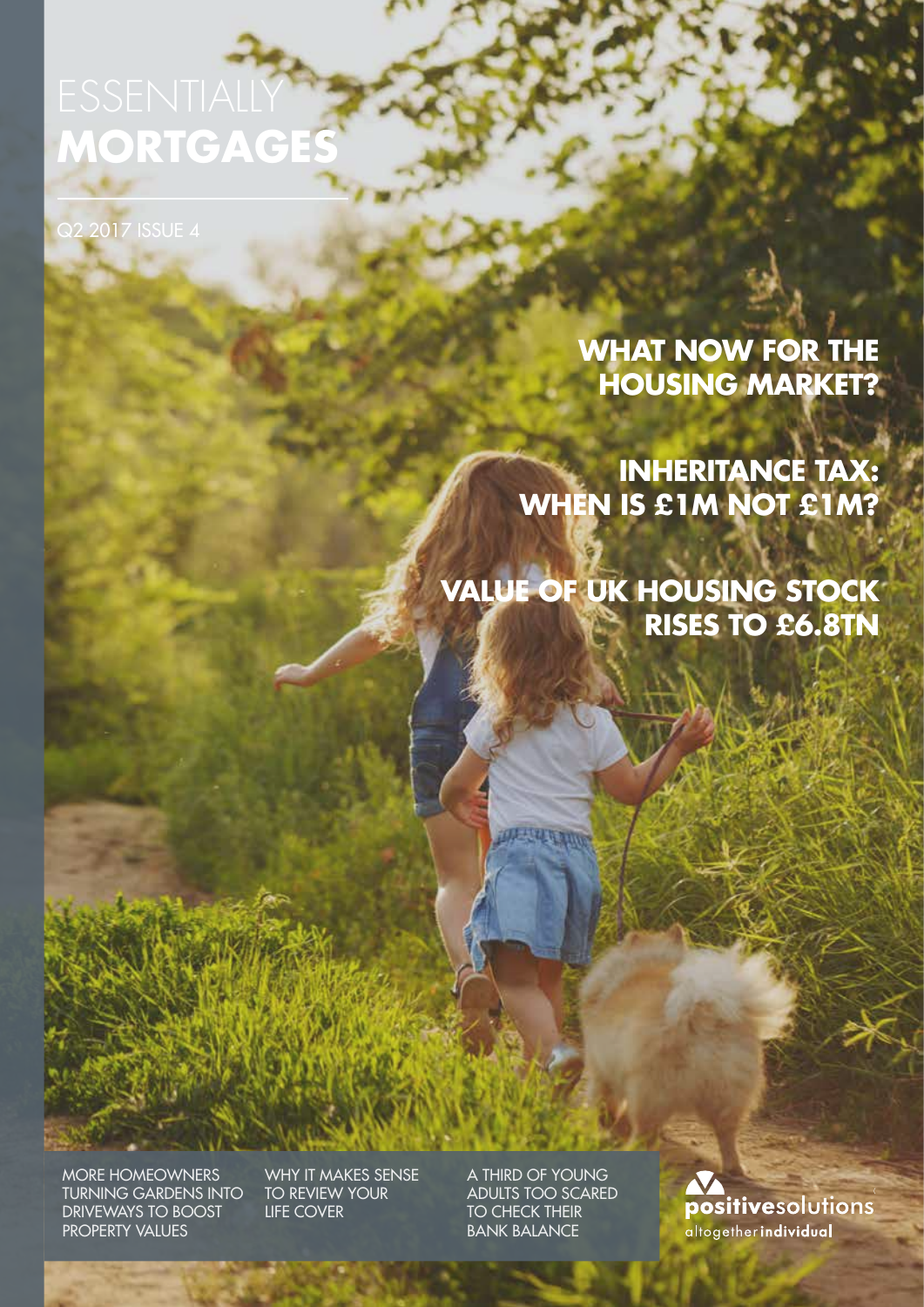### IN THIS ISSUE

| TERM INSURANCE VERSUS WHOLE-OF-LIFE: WHICH SHOULD YOU CHOOSE?           | 2  |
|-------------------------------------------------------------------------|----|
| MORE HOMEOWNERS TURNING GARDENS INTO DRIVEWAYS TO BOOST PROPERTY VALUES | 3  |
| WHAT NOW FOR THE HOUSING MARKET?                                        | 3  |
| WHY IT MAKES SENSE TO REVIEW YOUR LIFE COVER                            | 4  |
| <b>HOW TO GET YOUR HOME CONTENTS CLAIM PAID</b>                         | 5  |
| KEY POINTS FROM THE 2017 SPRING BUDGET FOR SAVERS AND INVESTORS         | 5. |
| <b>INHERITANCE TAX: WHEN IS £1M NOT £1M?</b>                            | 6  |
| A THIRD OF YOUNG ADULTS TOO SCARED TO CHECK THEIR BANK BALANCE          | 7  |
| VALUE OF UK HOUSING STOCK RISES TO £6.8TN                               | 8  |
| AROUND THREE-QUARTERS OF FIRST-TIME BUYERS PAY STAMP DUTY               | 8  |
|                                                                         |    |



# TERM INSURANCE VERSUS WHOLE-OF-LIFE: WHICH SHOULD YOU CHOOSE?

Life insurance is a versatile product; there are many kinds of policy available, each offering different levels and types of cover for varying periods of time. When someone decides to take out life assurance they are often faced with making the choice between a term policy and a whole-oflife policy. Both types of contract have their advantages, and can be used to meet different financial objectives.

#### **Term insurance**

This is the simplest form of life insurance. It's called 'insurance' because it provides cover against an event that might take place within a certain period of time. You choose the amount

you want to be insured for, and the number of years for which you want to be covered. People typically take out cover for ten, 15 or 20 years, depending on their circumstances. If you were to die within the term of the policy, it would pay out to your beneficiaries. If you don't die during the term, the policy doesn't pay out.

Term insurance can provide level cover, which means the amount of cover and the premiums paid remain the same throughout the term of the policy. Alternatively, you can choose decreasing or reducing term cover. In this case, the amount of cover provided decreases over the term of the policy. This type is often taken out in conjunction with a repayment mortagae. as the cover goes down at a predetermined rate to cover the reducing amount of mortgage outstanding.

#### **Whole-of-life assurance**

This type of policy is different in that the policy will pay out a tax-free cash lump sum whenever you die, provided the premiums are up-to-date. In other words, a claim is assured, hence the name. The premiums will be higher as a claim is inevitable. Whole-of-life assurance can be used to leave money to your heirs, cover expenses such as funeral costs, or provide funds to pay an inheritance tax bill.

If you take out a whole-of-life policy and write it under trust, the policy doesn't form part of your estate on your death, and the benefits payable under the policy can be paid direct to your beneficiaries, without the need to wait for probate to be obtained.

With some plans, you keep paying premiums until you die; with others, your premiums stop once you reach a certain age but cover continues until you die.

> **WHEN SOMEONE DECIDES TO TAKE OUT LIFE ASSURANCE THEY ARE OFTEN FACED WITH MAKING THE CHOICE BETWEEN A TERM POLICY AND A WHOLE-OF-LIFE POLICY.**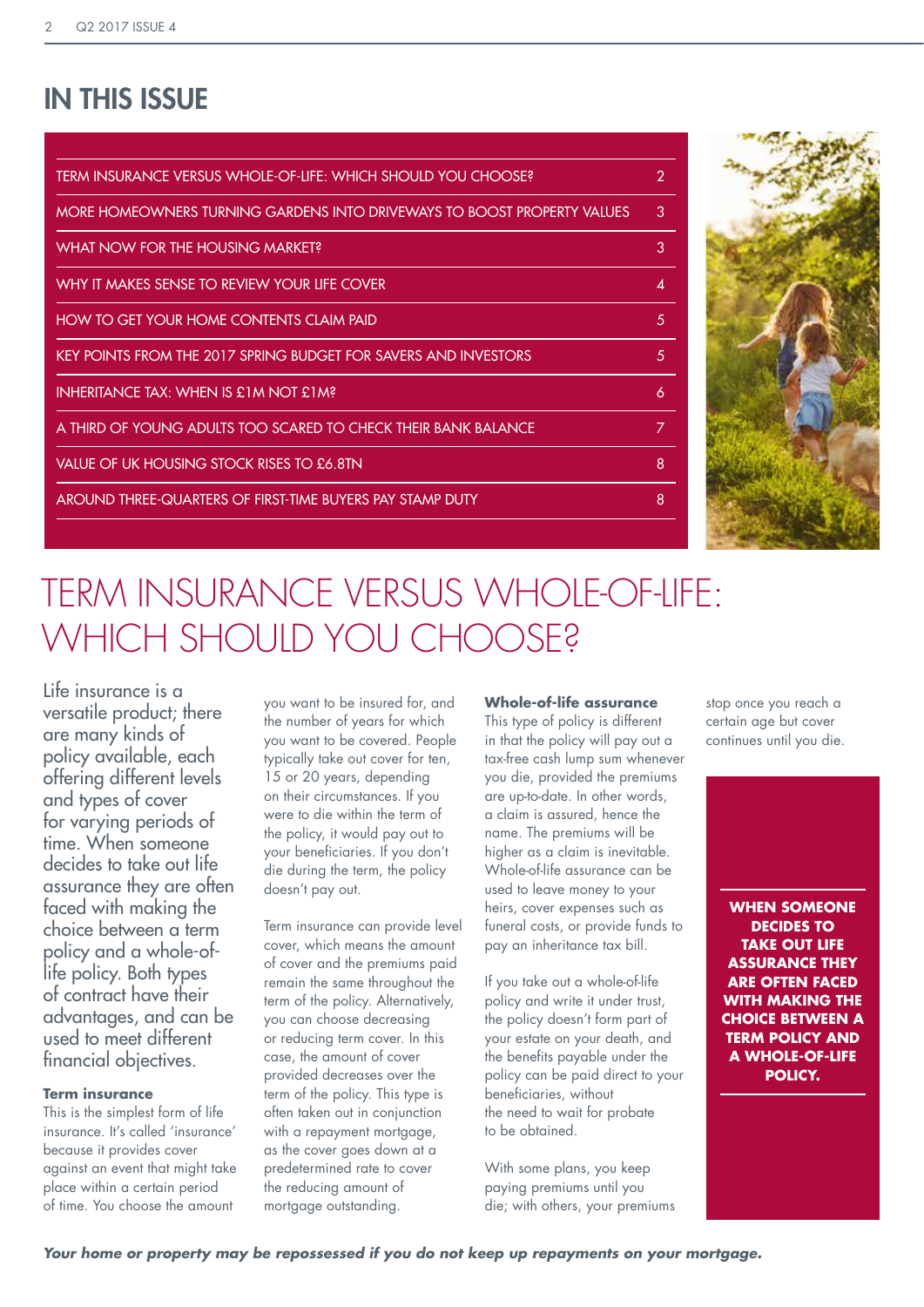

# MORE HOMEOWNERS TURNING GARDENS INTO DRIVEWAYS TO BOOST PROPERTY VALUES

Parking in residential areas is becoming a hot topic in many neighbourhoods. With more councils looking to introduce parking management schemes, homeowners are paving over their front driveways in the face of new parking restrictions and the introduction of expensive permits.

Unsurprisingly, off-street parking has also been identified as a key factor in improving the desirability of a property, and can add to its market value.

According to The Telegraph, applications to install dropped kerbs increased by 49% between 2013 and 2015. Permission is required from your local authority to drop a kerb down to ground level, as it is their responsibility to maintain the public highway.

Generally, you will not need planning permission for a driveway if you use porous or permeable surface material which allows water to drain through, or if rainwater naturally drains through a lawn, border or soak-away. Rules for both planning permission for driveways and building regulations are under constant review by the authorities, so you should contact your local planning office or building control department.

### WHAT NOW FOR THE HOUSING MARKET?

Is the housing market slowing down? The average price for a home fell 0.3% to £207,308 in March, according to the Nationwide's property index<sup>1</sup>.

Britain's housing market is expected to come under pressure in 2017 in the face of economic uncertainty caused by ongoing Brexit negotiations. In addition, household finances are likely to face the twin pressures of rising inflation and weak wage growth. However, as the UK housing market is beset by the problem of lack of supply and a continuing insatiable demand for residential property, commentators aren't predicting a market crash.

#### **A changing demographic picture**

Nationwide has identified several trends that have emerged in the housing market over the last decade. It found that home ownership in England is at its lowest level since 1985, with the figure for 2016 being 62.9%. Ownership rates for those aged 35-44 have fallen sharply to 56%, from 74% in 2006.

There has been a marked increase in the numbers renting property; 20% of households in England are privately rented; ten years ago, the figure was just 12%.

#### **Government intervention to increase supply**

Successive governments have vowed to fix the UK's residential property shortage. The government published a housing White Paper that updated its national planning policy to include the provision of starter homes available to households with an annual income of less than £80,000, or £90,000 in London.

However, in a new departure, the focus now includes the provision of more property for rent. The government will allow developers to offer cheaper rental property as well as affordable homes. Local authorities are to be encouraged to speed up their planning processes and are required to update their development plans; where they don't, the government will intervene. On the plus side, local authorities will be offered higher fees and new capacity funding to develop planning departments, and more funding for infrastructure.

The construction industry is facing a fundamental issue: a shortage of skilled labour in the major trades. The industry relies heavily on foreign labour for skilled and non-skilled roles. There are doubts as to whether the UK's training programmes for bricklayers, plumbers and plasterers can produce enough home-grown talent to bridge the skills gap fast enough.

1Nationwide House Price Index, March 2017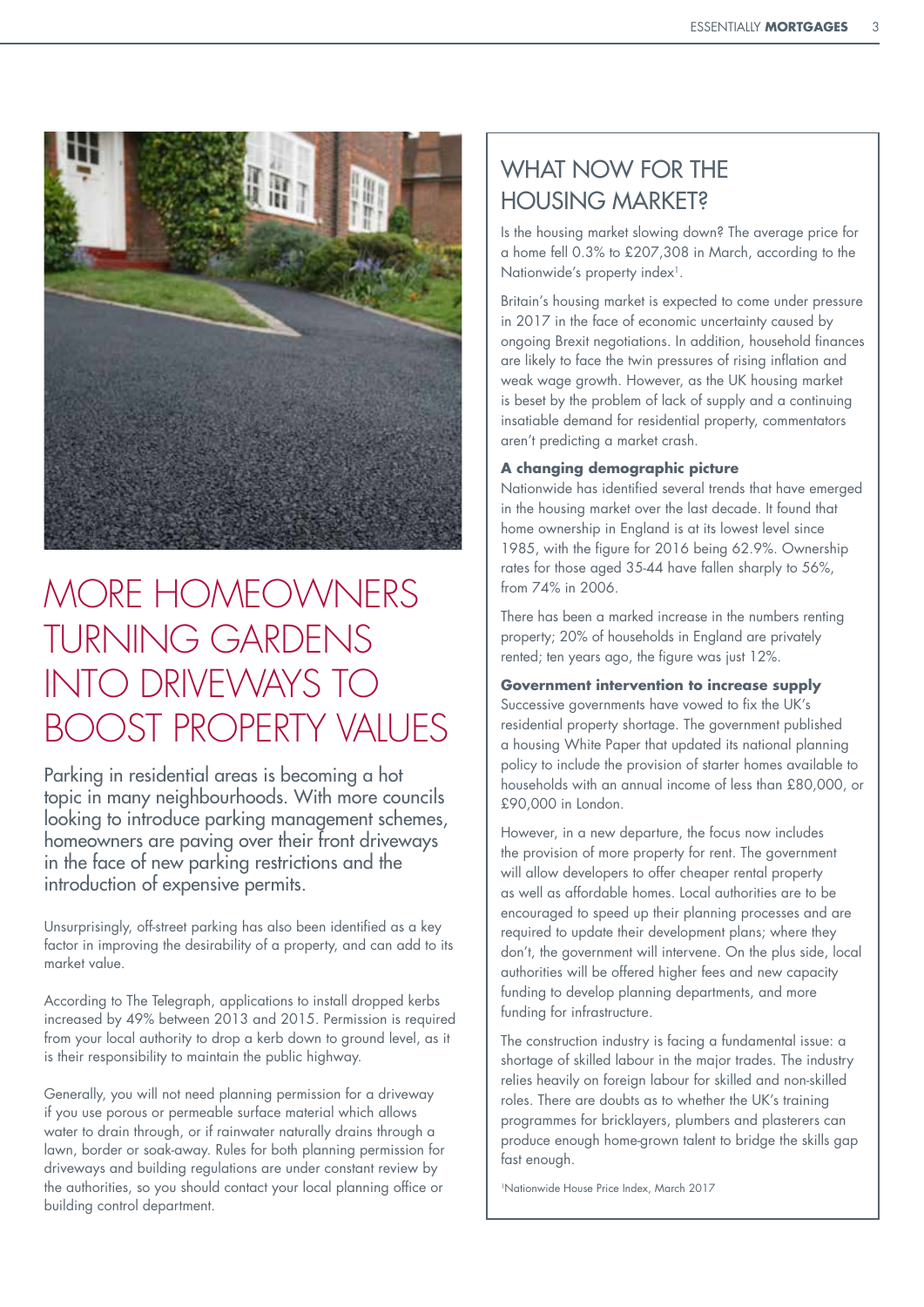# WHY IT MAKES SENSE TO REVIEW YOUR LIFE COVER

Taking out a life insurance policy is a great first step in ensuring that those who depend on you would be taken care of financially if you were to die. However, over the years, your circumstances are likely to change, meaning that you may need to increase your life insurance, or take out a different type of policy to match your new needs.

Many people don't think about reviewing their policy, but forgetting to do so could mean that your family won't have enough money to pay the mortgage or meet the bills if you were to die. It could also mean that you're paying more for your premiums than perhaps you need to, as there may now be more cost-effective policy options available to you.

Over the years, your life will change. For example, your family may grow, you might move to a bigger house with a larger mortgage, or you could find yourself taking on financial responsibility for ageing parents. All these life stages, and many more, bring with them the need to review the cover you have in place.

#### **Critical illness**

You may also want to think about additional forms of insurance that protect you against specific risks. One of these is critical illness cover which pays out



if you are diagnosed with a serious illness. It's a sad fact that a major illness can strike at any time. More than a thousand people are diagnosed with cancer every day, and every seven minutes someone has a heart attack.

Critical illness cover means that if you were to be diagnosed with a serious medical condition specified in your policy, you would receive a tax-free lump sum payment. No-one would want to be worrying about their financial responsibilities when

they were seriously ill, so having this type of cover in place can provide valuable reassurance for you and your family. Many people buy a combined life and critical illness policy. In this case, a payment would be made on either diagnosis of a critical illness as defined in the policy, or death, whichever is the sooner.

If it's been a while since you took out your existing policies, now could be a good time to arrange a review to ensure you have the cover in place that meets your needs.

**...YOU MIGHT MOVE TO A BIGGER HOUSE WITH A LARGER MORTGAGE, OR YOU COULD FIND YOURSELF TAKING ON FINANCIAL RESPONSIBILITY FOR AGEING PARENTS.**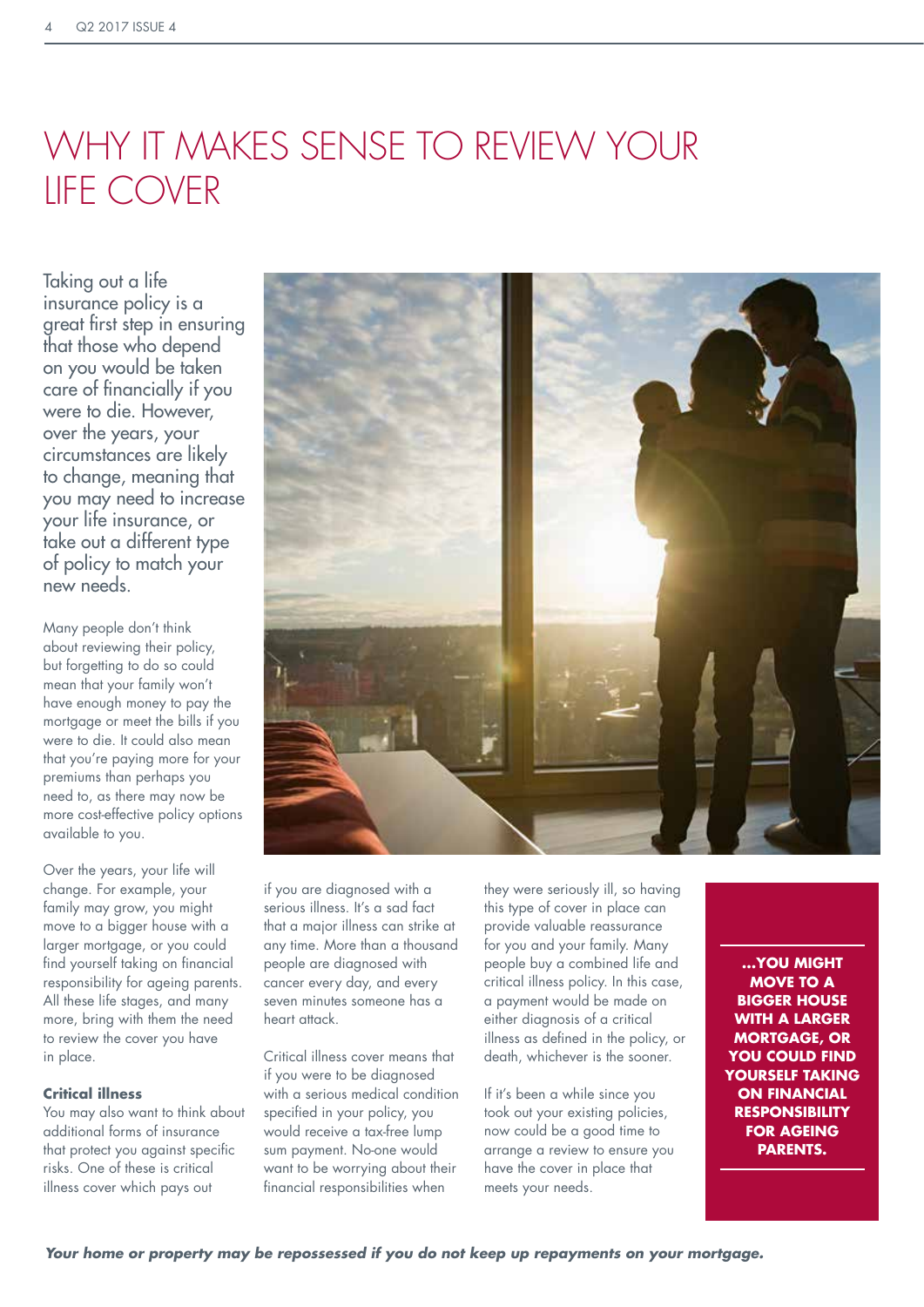### HOW TO GET YOUR HOME CONTENTS CLAIM PAID

If you need to make a claim on your home contents policy, you should follow the procedure set out in your policy document. There will be a dedicated number given for reporting claims. You'll need to quote your policy number when calling.

If you've been burgled, your first call should be to the police. They will want to investigate and you will need a crime reference number for your insurer. Act quickly whilst the details are all fresh in your mind.

With household emergencies, don't do anything without first contacting your insurer. They will talk you through what you need to do and activate your claim.

#### **Top tips**

Keep receipts for major purchases, they can provide your insurer with proof of purchase. With items like jewellery, take pictures and save them somewhere secure, and get valuations done by a registered valuer.

Above all, don't be under insured and don't opt for the cheapest cover. Getting professional advice will ensure you have the right, most cost-effective policy for your needs.



### KEY POINTS FROM THE 2017 SPRING BUDGET FOR SAVERS AND INVESTORS

- The Lifetime ISA available from 6 April 2017
- The tax-free dividend allowance will be reduced from £5,000 to £2,000 from 2018–19 (delayed until after the election)
- A three-year NS&I Investment Bond with a market-leading interest rate of 2.2% will be available for 12 months from April 2017

#### **Parents**

- Tax-free childcare will soon be available to working parents and will provide up to £2,000 a year in childcare support for each child under 12
- Working parents in England will also be able to apply for an additional 15 hours of free childcare for three and four-yearolds, bringing the total to 30 hours a week

#### **Education and Research**

- Investment in technical education for 16 to 19-year-olds will rise to over £500 million
- £536 million for new free schools and to maintain existing schools
- £300 million is to be made available for new academic research places and £270 million for research projects into Biotechnology and Driverless vehicles

#### **NHS**

■ £425 million extra investment in the NHS in the next three years to support local services

#### **Businesses**

- £435 million to support businesses affected by the business rates relief revaluation
- Small businesses and landlords under the VAT threshold will have an extra year to prepare for Making Tax Digital

#### **Broadband**

■ £16 million for a new 5G mobile hub and £200 million for full-fibre broadband networks

#### **Consumer Affairs**

Introduction of a Green Paper to protect consumers by simplifying the published Terms and Conditions used by businesses

#### **Economic Outlook**

- The Office for Budget Responsibility (OBR) forecasts the UK economy will grow by 2% in 2017
- Overall borrowing for 2017 is forecast at £51.7bn, which is £16.4bn lower than the Autumn Statement forecast
- National debt is estimated for 2017 at 86.6% of GDP and then 88.8% for 2018
- UK's national debt now stands at almost £1.7 trillion or a sobering £62,000 per household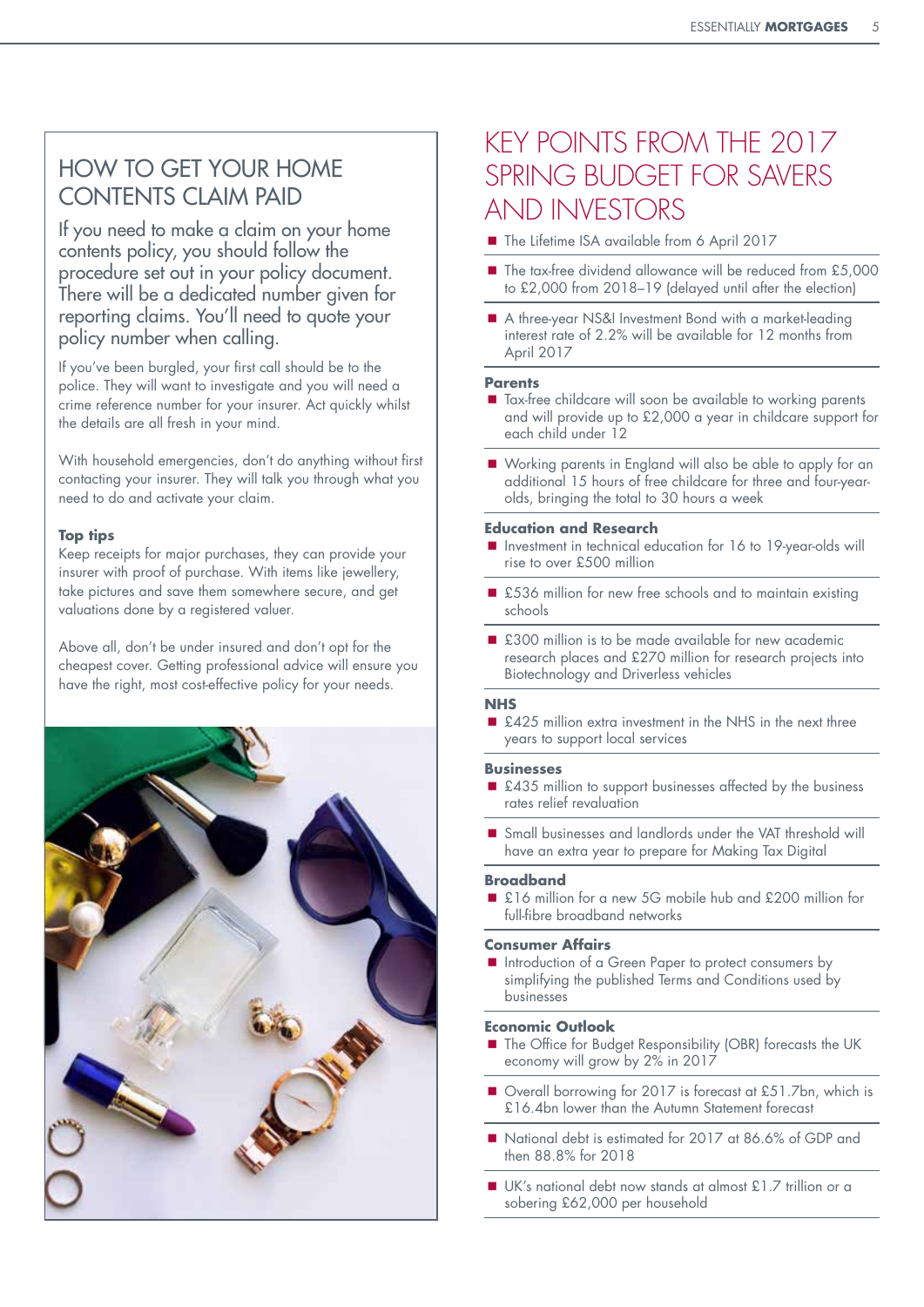# INHERITANCE TAX: WHEN IS £1M NOT £1M?



From April 2017, a new Inheritance Tax (IHT) nil-rate band is available in addition to an individual's own nil-rate band. When it was announced in 2015, media headlines suggested that everyone could leave a tax-free legacy of £1m, but the changes will be introduced over the next few years, and don't apply in every case.

The new Residence Nil Rate Band (RNRB) will apply if you want to pass your main residence to a child (including an adopted or fostered child) or grandchild. Only direct

descendants can benefit, and that doesn't include nieces and nephews. So not everyone will be able to rely on the RNRB for IHT planning purposes.

The allowance is introduced in stages over four years, with a limit of £100,000 from April 2017, rising to £175,000 per person in 2020. This is in addition to the individual allowance for IHT which remains at £325,000.

#### **How the RNRB applies**

Once fully implemented, each parent will be able to leave £500,000 in assets that include a 'family home' component of at least £175,000. It can be passed from one partner to another on death, so when the first partner dies, if their

entire allowance goes to their surviving partner, then they would have an allowance of £1 million. Where a property is worth over £2 million, the family home allowance (but not the individual allowance of £325,000) reduces by £1 for every £2 of value above £2 million.

#### **Planning for the future**

It makes sense to review the terms of your Will. The RNRB may be lost if the main residence is placed into a Discretionary Will Trust for the benefit of children or grandchildren. The rules surrounding the operation of the RNRB and IHT planning are complex, so you should seek professional advice.

**EACH PARENT WILL BE ABLE TO LEAVE £500,000 IN ASSETS THAT INCLUDE A 'FAMILY HOME' COMPONENT OF AT LEAST £175,000.** 

*Tax treatment depends on individual circumstances. Tax treatment, rates and allowances are subject to change.*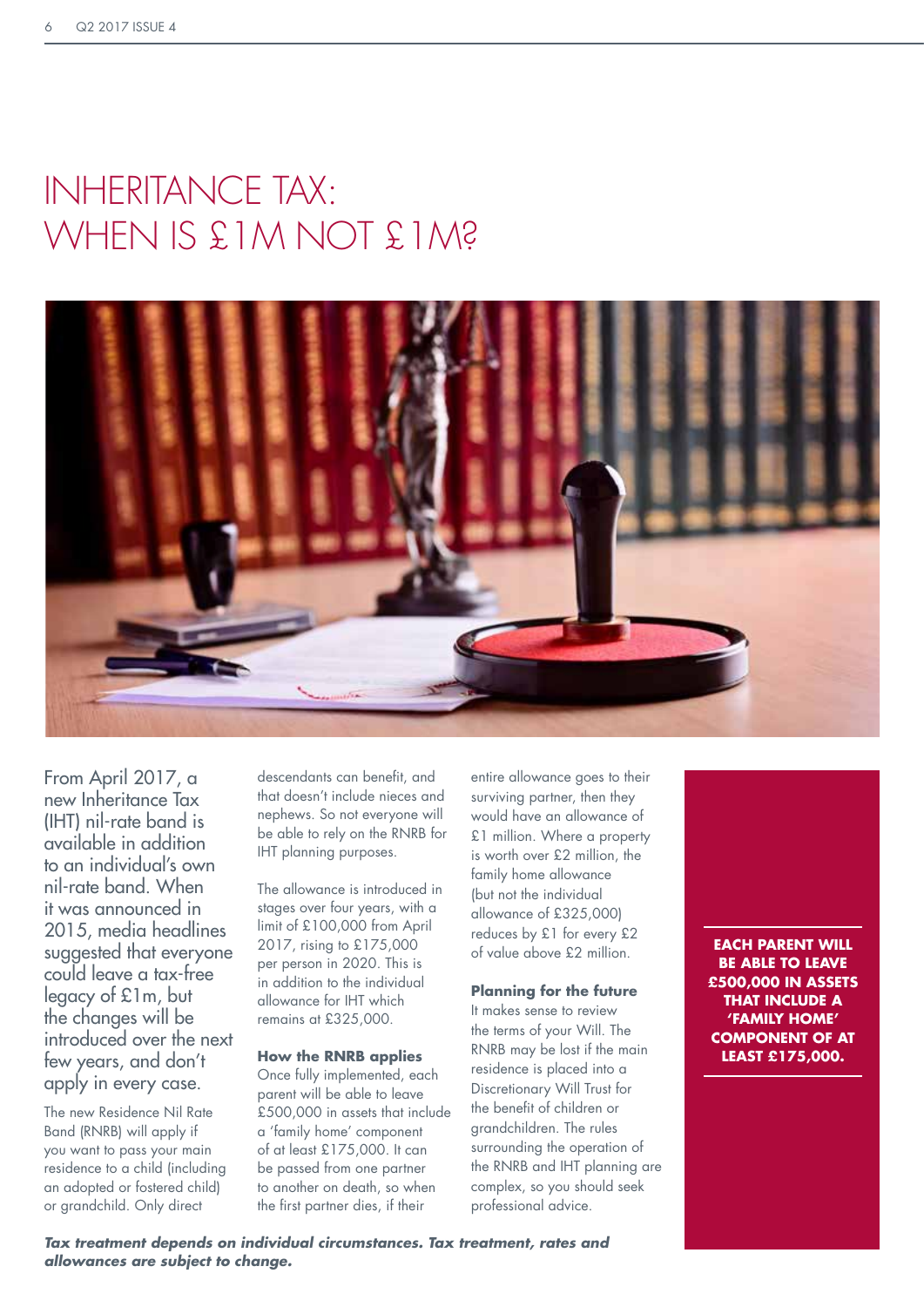# A THIRD OF YOUNG ADULTS TOO SCARED TO CHECK THEIR BANK BALANCE



### HOW TO INSURE YOUR BIKE

With cycling becoming an increasingly popular pastime across the country, many families now own bikes. Road bike enthusiasts can pay anywhere from a few hundred to several thousand pounds for specially-constructed frames and components.

Research shows that 14% of people in the UK usually leave their bikes unlocked in the garden. Estimates of the number of bikes that get stolen every year vary, one of the highest quoted is half a million. The average value of a stolen bike is around £350.

#### **Getting the right cover**

You can include your bike in your home contents policy, or if it's a bespoke model, take out a specialist policy. You'll probably need a policy that covers you for theft and provides new for old replacement cover and damage too. If you're a really keen cyclist, you might have your bike and helmet, and other gadgets too, like a GPS watch or a heart-rate monitor. It pays to get advice to ensure your policy provides the right level and type of cover.

Research carried out last year as part of National Student Money Week, showed that 34% of young adults were having money problems, and expected to get into debt. Many were adopting the ostrich approach and failing to get to grips with their finances, resulting in lost sleep and problems associated with running out of money. Being a student can be stressful enough without the added strain of financial worries, so here are some tips.

#### **Work out your budget**

Start by adding up what you're getting in loans and any other sources of cash you receive. Make a list of all your essential outgoings like fees, rent, food, travel and phone costs. Once you know what you have left over after taking off your essential outgoings, you can work out what you'll have to spend on other things like clothes and social activities.

Keep tabs on your bank statements and check your finances regularly. Try to build up a contingency fund for one-off extras or emergencies. Even small amounts saved regularly will mount up over time.

#### **Think before you buy**

When it comes to shopping for essential items, it pays to become a savvy shopper. Comparing prices, keeping an eye out for discounts, deals and bargains will all help your cash go further. When you're tempted to make an impulse purchase, think seriously about whether it's something you need and can afford, and the impact it will have on your budget.

#### **Credit cards**

Shop around and approach with caution. A low annual percentage rate (APR) will mean you will pay less interest. Be aware that low introductory rates may increase in the future, and keep a note of when your initial deal is due to run out.

> **...BEING A STUDENT CAN BE STRESSFUL ENOUGH WITHOUT THE ADDED STRAIN OF FINANCIAL WORRIES...KEEP TABS ON YOUR BANK STATEMENTS AND CHECK YOUR FINANCES REGULARLY.**